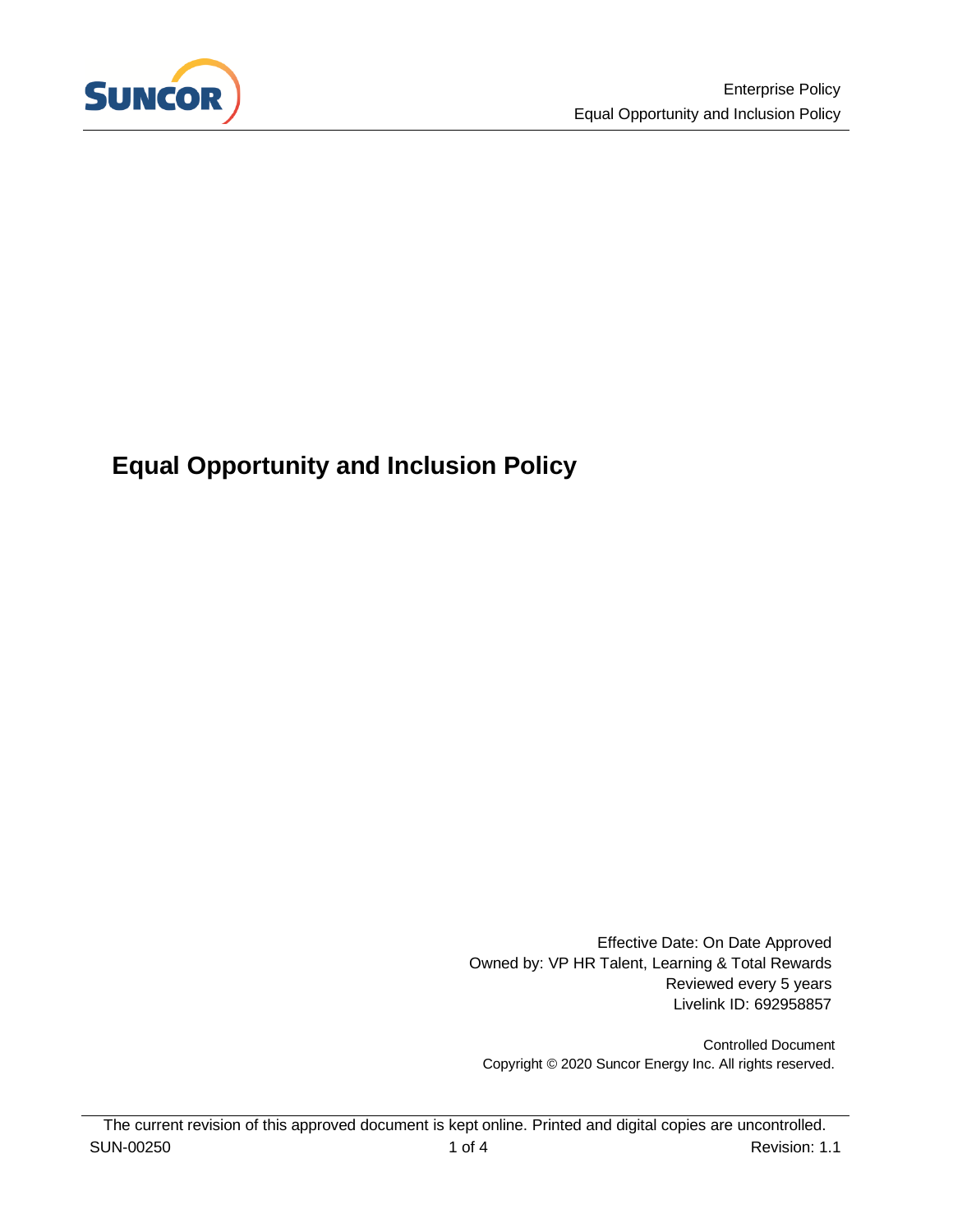

#### **1 About this Policy**

#### This Policy applies to Suncor Energy Inc., its subsidiaries and any joint ventures which are operated by Suncor Energy Inc. or its subsidiaries (collectively "Suncor" or "the company" or "enterprise-wide"). **Target Audience**

As used in this document, "Suncor Personnel" includes directors, officers, employees and independent contractors (formerly referred to as contract workers) of Suncor as well as employees of any joint ventures which are operated by Suncor.

#### **2 Equal Opportunity and Inclusion Policy**

### **2.1 Policy Statement** We value and benefit from a respectful, inclusive and collaborative culture, which contributes to stronger performance, and a healthier workplace. We will provide a work environment that encourages mutual respect and positive working relationships where everyone can thrive and feel a sense of belonging. We will provide equal opportunity for consideration for employment and advancement based on business needs, job requirements, skills, ability and potential, in accordance with all applicable laws and regulations to individuals who are qualified to perform job requirements. We will celebrate and support the unique experiences and voices of our people by fostering a psychologically safe work environment and work to eliminate barriers that prevent the full participation of employees. **Inclusion Equal Opportunity Support Diversity**

#### **2.2 Guiding Principles**

Suncor is committed to take reasonable measures to:

Eliminate discrimination and promote equality and diversity through our policies, practices and procedures. **Eliminate Discrimination**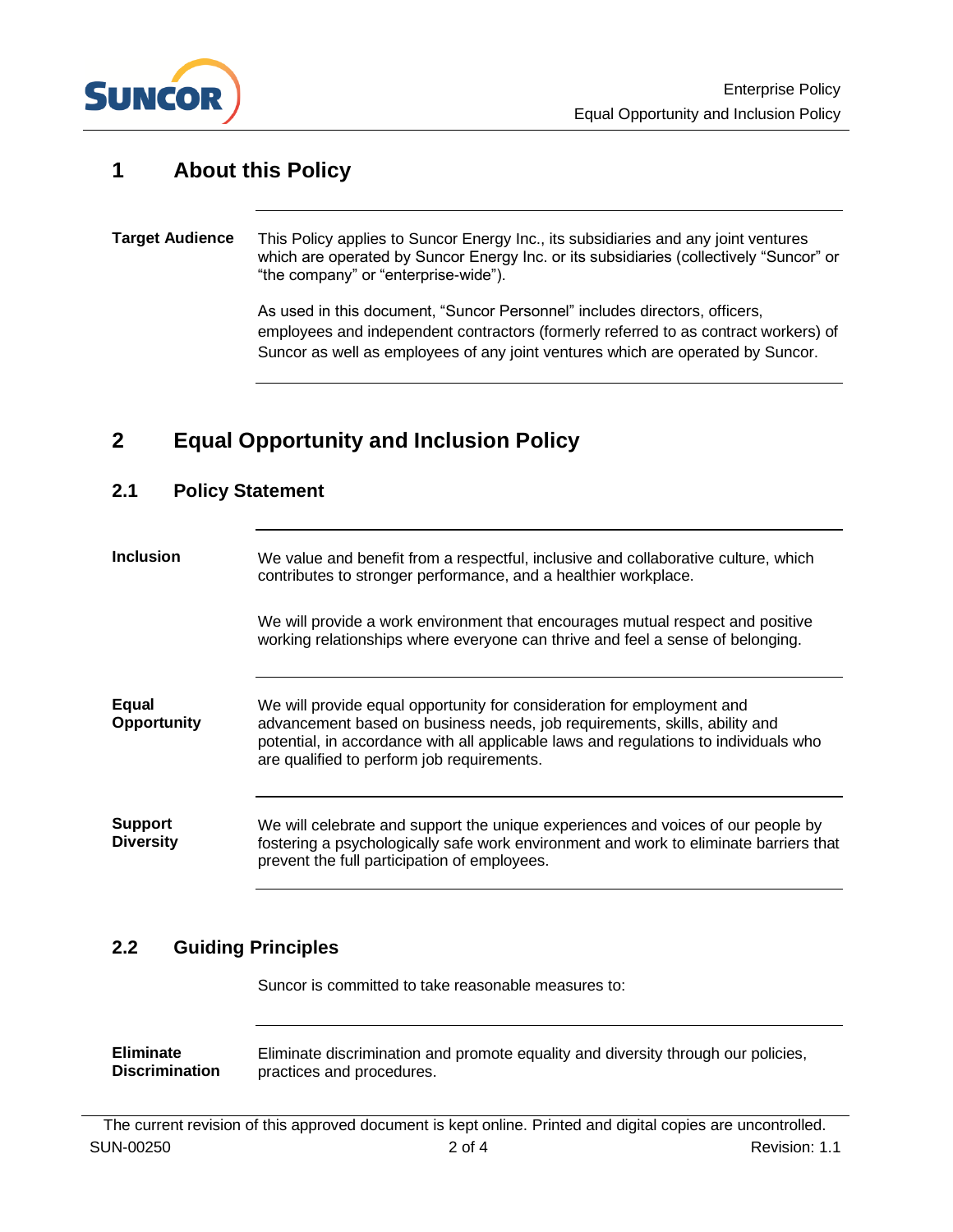

| <b>Remove Barriers</b> | Remove systemic and programmatic barriers to workplace participation and<br>progression so that individuals have the opportunity to fully contribute and pursue<br>their potential. |
|------------------------|-------------------------------------------------------------------------------------------------------------------------------------------------------------------------------------|
| <b>Equity</b>          | Undertake special efforts to attract and facilitate employment of diverse groups.                                                                                                   |